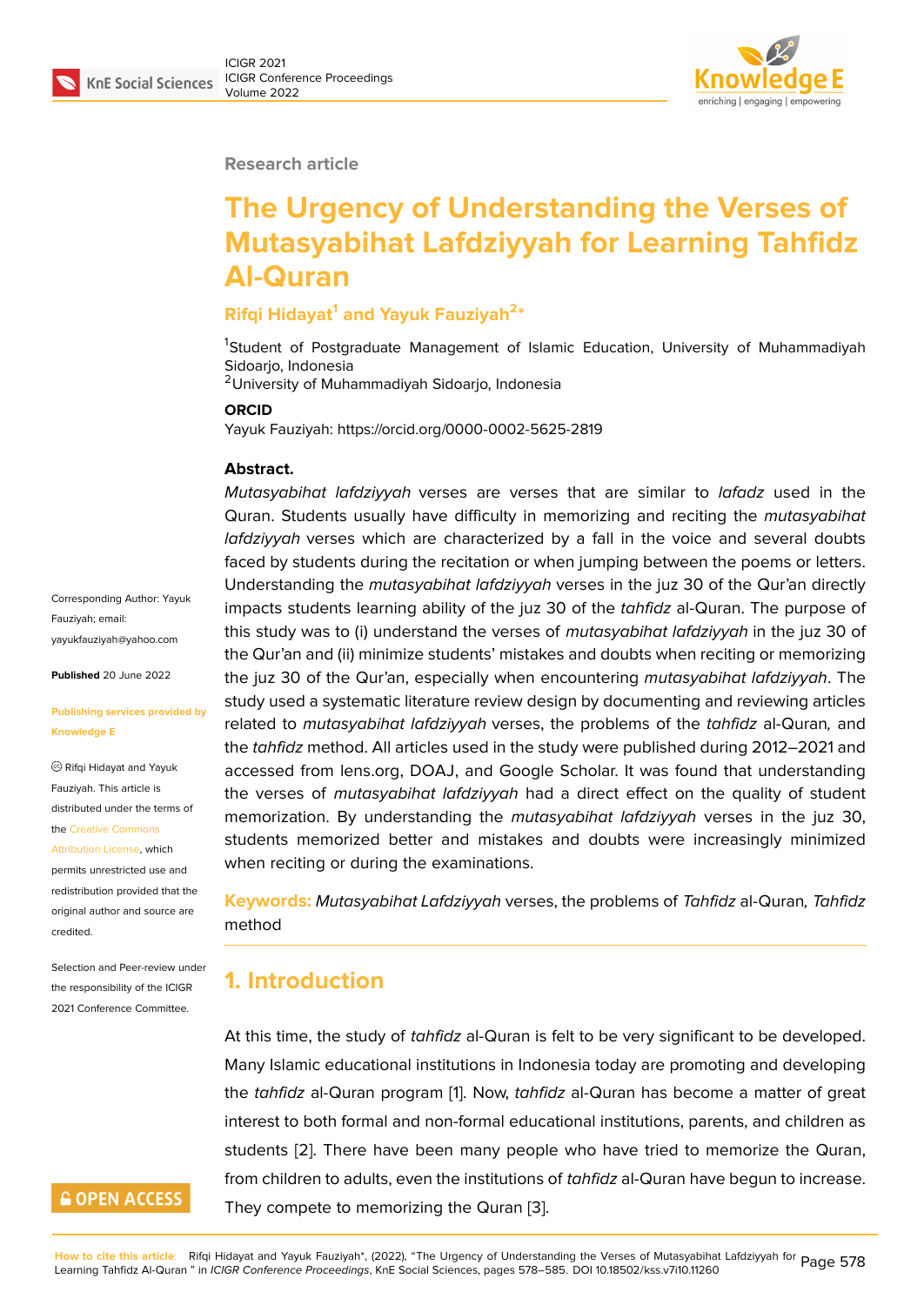Furthermore, the Ministry of Religion through the Directorate of Early Education and Islamic Boarding Schools in the 2015-2019 Islamic Education strategic plan launched a launching program for 10,000 *tahfidz* al-Quran students in the 2015-2020 period with a target of 7-18 years old students [4]. This shows the high enthusiasm of the Muslim community and the Indonesian government to make Indonesian children memorize the Quran.

On the other hand, learning *tahf[id](#page-5-1)z* al-Quran is inseparable from problems. Not a few problems faced by students or teachers. Problems that occur in learning *tahfidz* al-Quran include the lack of attention to the quality of student memorization. The teacher focuses more on the memorization target (quantity) rather than maintaining the quality of student memorization [5]. This resulted in students' memorization was not solid and not strong. Among other problems is the lack of understanding of students related to *mutasyabihat lafdziyyah* verses so that students often get stuck and turn to other letters [6]. For example, i[n](#page-5-2) Juz 30, *fa amma man tsaqulat* is read as *wa amma man khaffat* (*Surah al-Qari'ah), yaumaidzin tukhadditsu* is read *yaumaidzin yasduru* (*Surah al-Zalzalah*), *wa al-laili idza saja* (*Surah Adh-Dhuha*) is read as *wa al-laili idza yaghsya* (*Surah [al-](#page-5-3)Lail*) and various other verses and letters that have similarities in Juz 30.

*Mutasyabihat* means having a similar meaning to one another. In general, the meaning of the *mutasyabihat* verse is conveyed in several models. First, the *mutasyabihat* verse is a verse where it means that only Allah knows it. Second, that the *mutasyabihat* verse has many variations (*lafadz)*. Third, the *mutasyabihat* verse requires further explanation by another verse, or this verse does not stand alone but requires certain information at another time [7]. The meaning of the *mutasyabihat lafdziyyah* verses here are verses that have the same or similar *lafadz* [8] either contained in one letter or between letters.

### **2. Methods**

This scientific article was prepared using the SLR (Systematic Literature Review) method. This method researchers do by identifying, reviewing, evaluating, and interpreting all available research. With this method, researchers review and identify journals systematically, which in each process follow the steps that have been set [9]. Among the steps that need to be done are identification, screening, feasibility, and inclusion [10]. The research flow in this paper is shown in the following figure: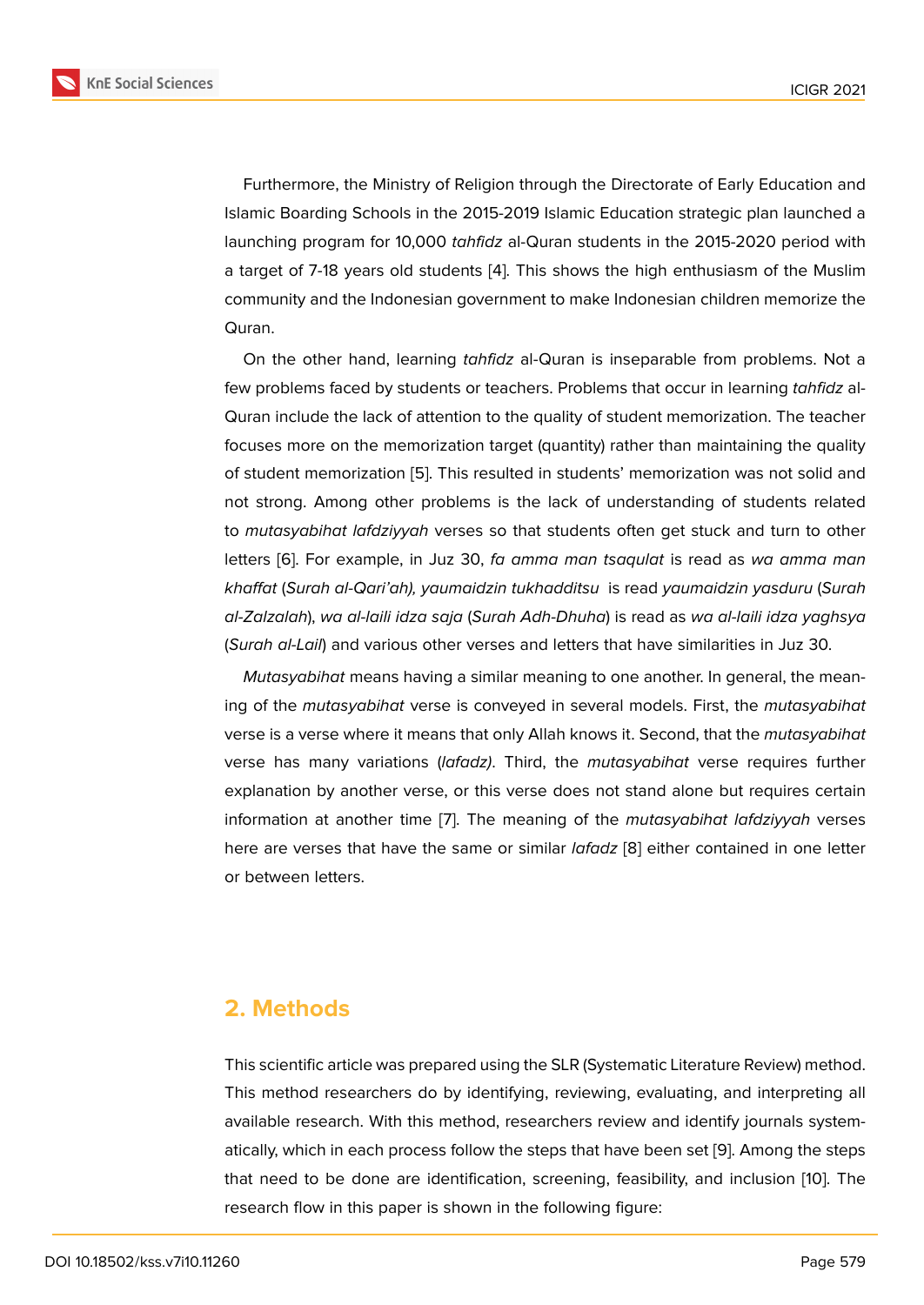



**Figure** 1: The research procedure.

Stage 1: Identification. Reference searches from Lens.org, DOAJ, and Google Schooler adjusted with title variables and keywords, namely "Mutasyabihat Verses, Probematika Tahfidz al-Quran, and Tahfidz Method". Found as many as 359 articles.

Stage 2: Filtering. After identifying in the first stage, many articles were found that did not match, so the researchers extended the search and filtered articles using the same keywords. Found as many as 121 articles.

Stage 3: Eligibility. From the screening results, the researchers chose articles that were worthy of research and analysis. Found as many as 52 articles.

Stage 4: Inclusion. At this stage, the researcher records the relevant literature according to the keywords in the search. All eligible articles were studied and analyzed to get a synthesis or conclusion. Found as many as 18 articles.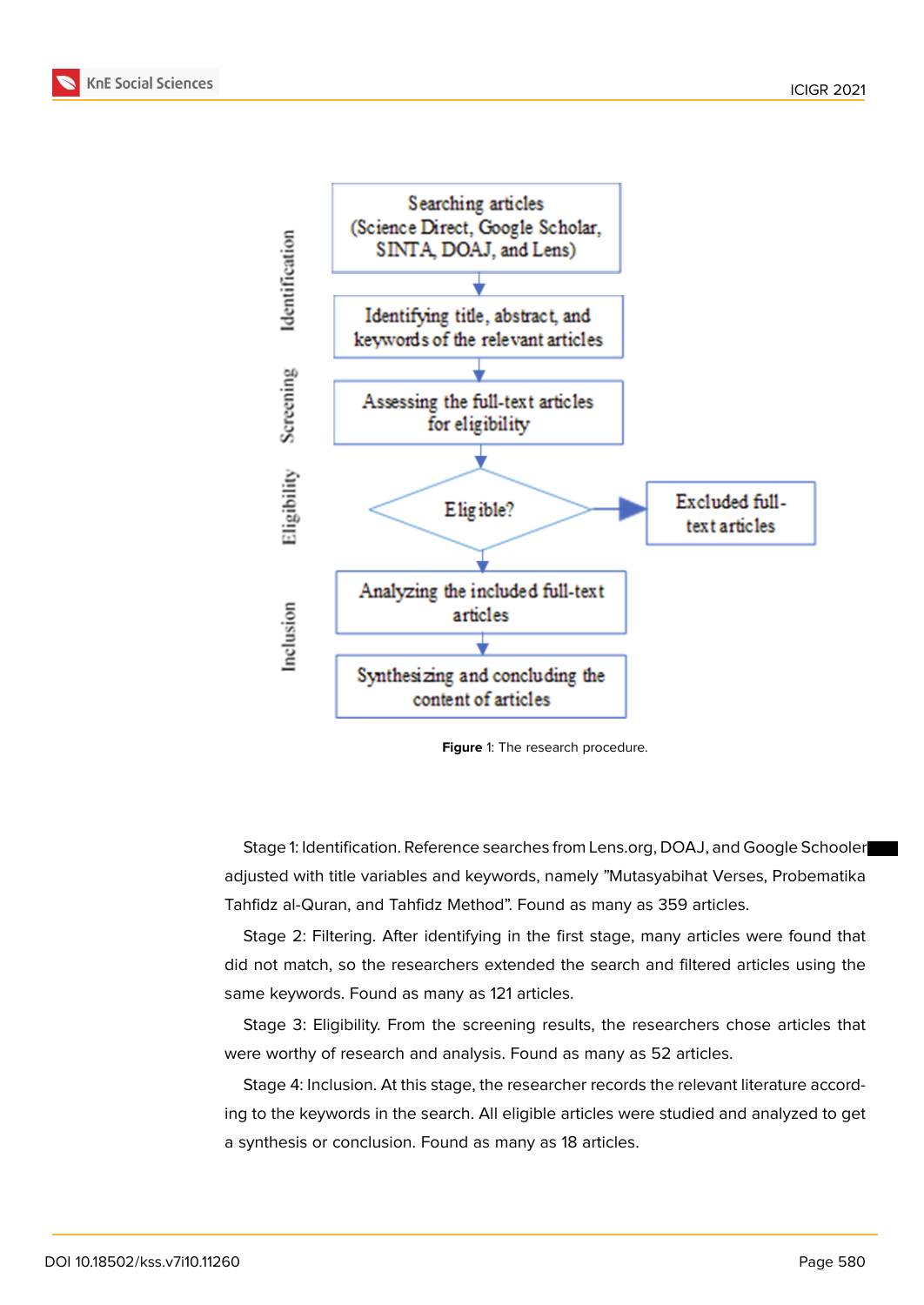



# **3. Finding and discussion**

This article begins by conducting a literature review related to *mutasyabihat lafdziyyah* verses, the problems of learning *tahfidz* al-Quran and *tahfidz* method. From the review conducted, it was found that the understanding of the *mutasyabihat lafdziyyah* verses has an important urgency for the quality of student memorization. By understanding the *mutasyabihat lafdziyyah* verses contained in juz 30, students are increasingly minimized from mistakes and doubts when depositing memorization or exams. Furthermore, the researcher examines the urgency of the verses of *mutasyabihat lafdziyyah*, the problems of learning *tahfidz* al-Quran, and *tahfidz* method through a review of the following articles:

Based on the literature above, the percentage of publication years can be seen in the following table:

In the process of learning *tahfidz* al-Quran will not be separated from problems. Among these problems are the verses *mutasyabihat lafdziyyah*. These points are covered in 33% of journals [3,17,18,19,20,21]. There are many *mutasyabihat lafdziyyah* verses in the Quran, including Juz 30. Therefore, it is very important for students need to know these verses. These points are covered in 33% of journals [11,12,13,14,15,16]. In addition, to avoid pronunciation errors in the *mustasyabihat lafdziyyah* verses, an appropriate and good method of memorizing the Koran is needed. So that students' memorization of the Koran is of higher quality. These points are covered in 33% of journals [22,23,24,25,26,27].

## **4. Conclusion**

The verses of *mutasyabihat lafdziyyah* are verses that have similarities or similarities to lafadz in the Koran. There are similarities or similarities in one letter and between letters. There are many in the Koran. In Juz 30, there are 16 similarities or similarities in one letter, while there are 12 places. Based on the results and discussion described above, it can be concluded that understanding the verses of *mutasyabihat lafdziyyah* in learning *tahfidz* al-Quran, especially juz 30, has a very important urgency for students. Among the urgency are (1) Improving the quality of student memorization, (2) Avoiding mistakes and doubts when depositing memorization or exams, (3) Knowing verses and letters in which there is *mutasyabihat lafdziyyah* either in one letter or between letters.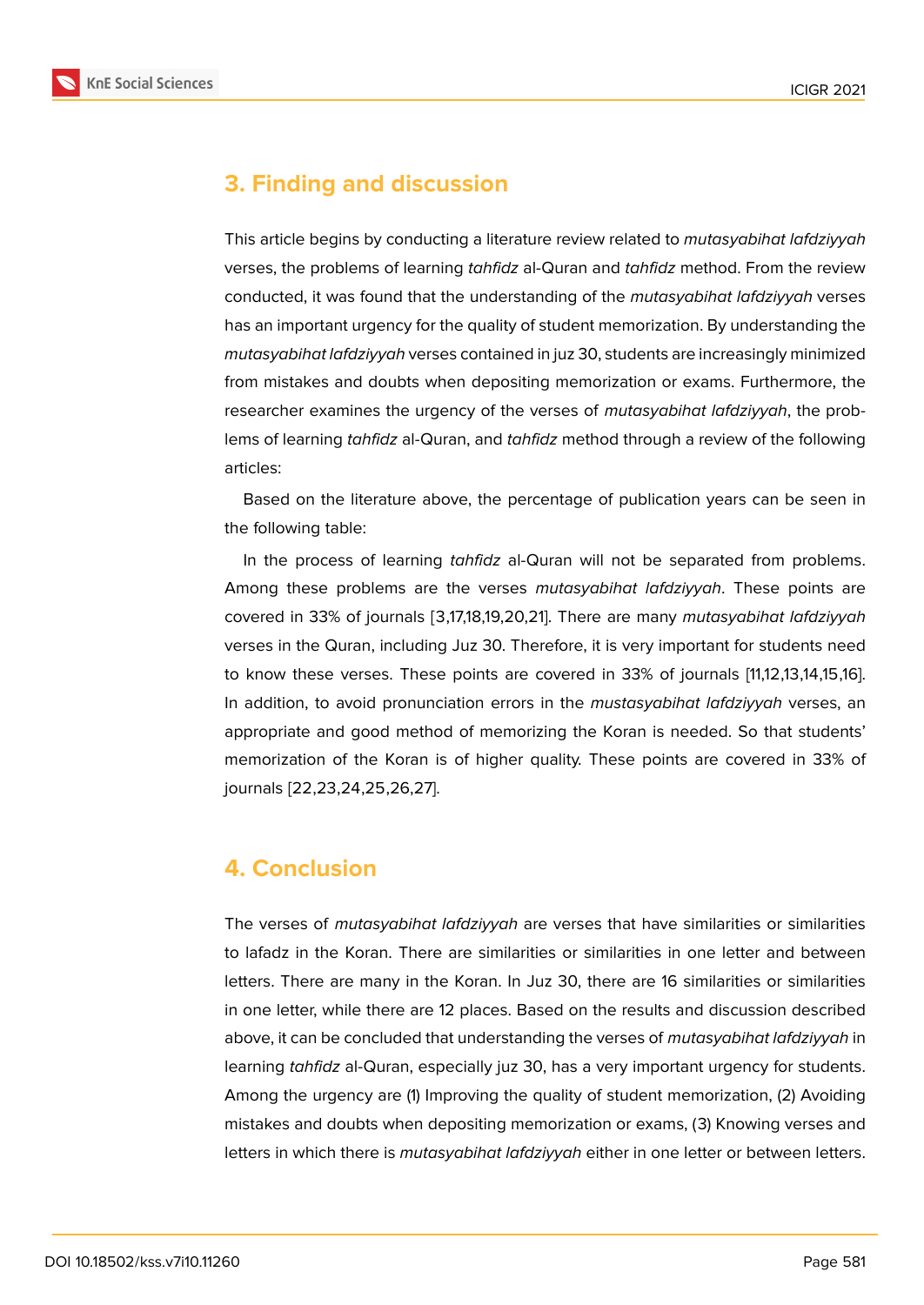Table 1: Reference to the Verses of *Mutasyabihat Lafdziyyah* in Learning *Tahfidz* Al-Quran.

| Reference to the Verses of Mutasyabihat Lafdziyyah in Mutasyabihat<br><b>Learning Tahfidz Al-Quran</b>                                                                                | Lafdziyyah | The<br><b>Problems</b><br>of Tahfidz<br>al-Quran | Tahfidz<br><b>Method</b> |
|---------------------------------------------------------------------------------------------------------------------------------------------------------------------------------------|------------|--------------------------------------------------|--------------------------|
| Problematika Pembelajaran Tahfidz di Pondok Pesantren [3]                                                                                                                             |            | $\sqrt{}$                                        |                          |
| Mengenal Ayat-Ayat Mutasyabihah al-Alfadz dalam al-<br>Qur'an Sebagai Strategi Keberhasilan Menghafal al-Qur'an<br>dalam Mata Kuliah Tahfidz di STAIN Kudus [11]                      |            |                                                  |                          |
| Al-Ayah Al-Mutasyabihat Al-Lafdziyyah fi Surah Al-An'am $\sqrt{ }$<br>'inda al-Kirmany [12]                                                                                           |            |                                                  |                          |
| Bentuk-Bentuk Takrar dalam Al-Quran menurut Tinjauan<br>Balaghah (Studi pada Juz Amma) [13]                                                                                           | $\sqrt{}$  |                                                  |                          |
| Konstruksi Ayat-Ayat Mutasyabihat Al-Alfadz dalam Al-<br>Quran (Studi Analisis Kitab Durrah al-Tanzil Wa Ghurrah<br>al-Ta'wil) [14]                                                   | $\sqrt{ }$ |                                                  |                          |
| Dilalah al-Mutasyabih al-Lafdzi fi As-Siyaqat al-Quraniyyah<br>[15]                                                                                                                   | $\sqrt{ }$ |                                                  |                          |
| The Role and Function of The Context and Knowledge of $\sqrt{}$<br>Word in Review of Verses With Similar Words (Case Study:<br>The Proportion of Words and Meaning) [16]              |            |                                                  |                          |
| Institute Of Quranic Education: Problems And Solutions [17]                                                                                                                           |            | $\sqrt{}$                                        |                          |
| Memperkasa Generasi Penghafaz Al-Quran [18]                                                                                                                                           |            |                                                  |                          |
| Implementasi Metode Menghafal Al-Quran Lauhun, Mem-<br>baca 20 kali dan Talaqqi pada Kelas VII Tahfidz MTs<br>Hidayatul Insan Palangkaraya [19]                                       |            |                                                  |                          |
| Pengaruh Pelaksanaan Program Hafalan Al-Quran Terjad-<br>wal Terhadap Motivasi Santri dalam Menghafal Al-Quran di<br>Pondok Pesantren Baiturrohman Prasung Buduran Sidoarjo<br>$[20]$ |            | $\sqrt{}$                                        |                          |
| Problematika Mahasiswi Program Tahfidz Al-Quran di<br>Ma'had Darul Hikmah IAIN Kediri [21]                                                                                            |            | $\sqrt{}$                                        |                          |
| Implementasi<br>Metode<br>Takrar<br>al-Manhaji<br>Dalam<br>Meningkatkan Kualitas Hafalan Al-Qur'an Siswa [22]                                                                         |            |                                                  |                          |
| Metode Menghafal Alquran Pada Anak Usia Dini di Tahfidz<br>Center Darul Hufadz kota Padang [23]                                                                                       |            |                                                  |                          |
| Pelaksanaan Metode Pembelajaran Tahfidz Al-Qur'an Di<br>Madrasah Tahfidz Al-Qur'an Al-Imam 'Ashim Tidung Mariolo,<br>Makassar [24]                                                    |            |                                                  |                          |
| Implementasi Metode Halaqah dan Resitasi dalam Tahfidz<br>Al-Quran di SDIT El - Haq Banjarsari Buduran Sidoarjo [25]                                                                  |            |                                                  |                          |
| Metode Pembelajaran Tahfidz Camp Di SMAIT As-Syifa<br>Boarding School Subang [26]                                                                                                     |            |                                                  |                          |
| Metode Tahfidz Al-Quran [27]                                                                                                                                                          |            |                                                  |                          |

# **Acknowledgme[nts](#page-7-4)**

Thank you for the suggestions and corrections from the reviewers so that this article becomes worthy of publication.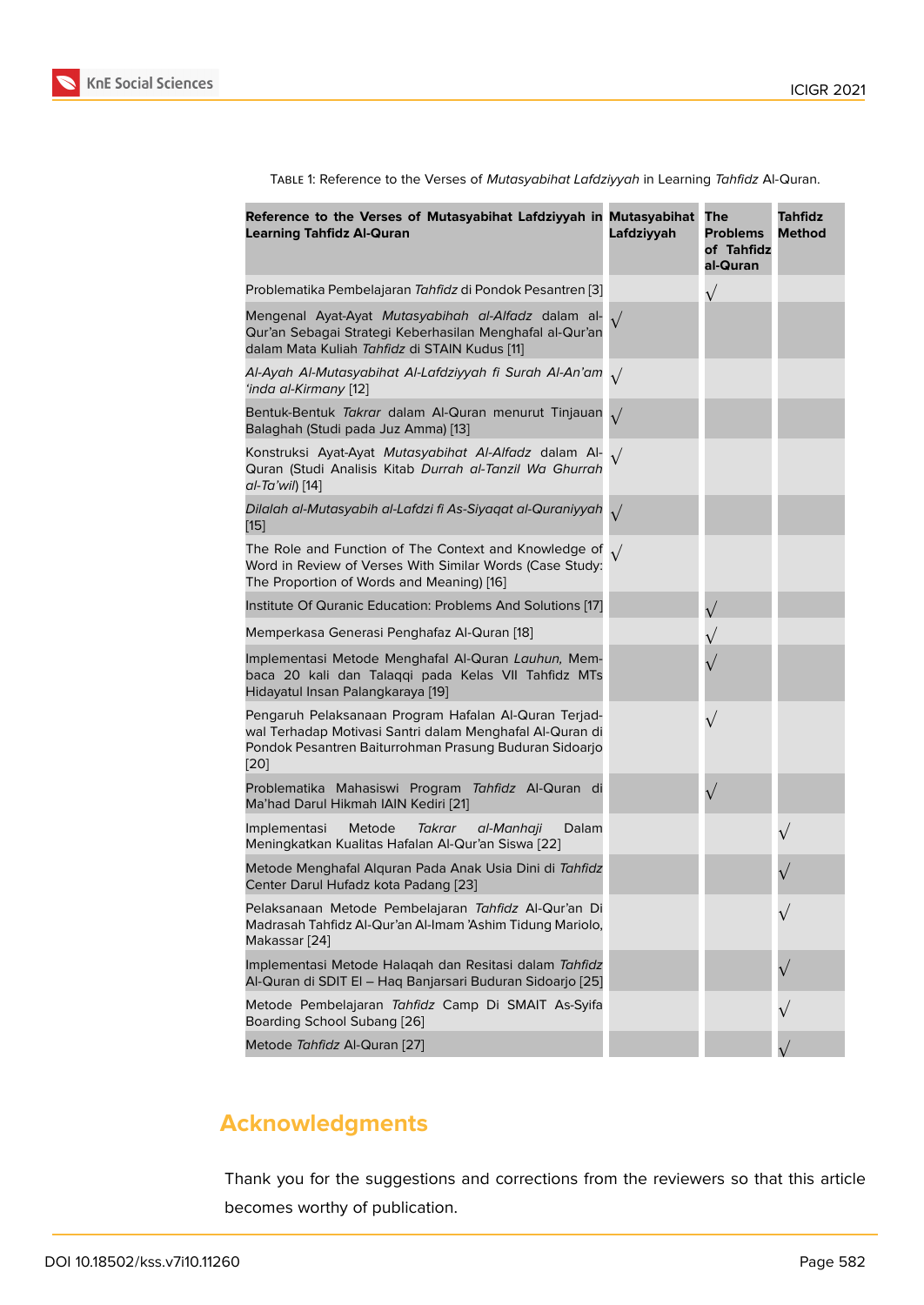| <b>TABLE 2: Publication Year.</b> |                  |                |  |
|-----------------------------------|------------------|----------------|--|
| Year                              | <b>Frequency</b> | Percentage (%) |  |
| 2012                              |                  | 5,5            |  |
| 2015                              |                  | 5,5            |  |
| 2016                              |                  | 5,5            |  |
| 2017                              | 4                | 22,2           |  |
| 2018                              | 2                | 11,1           |  |
| 2019                              | 4                | 22,2           |  |
| 2020                              | 3                | 16,6           |  |
| 2021                              | 2                | 11,1           |  |
| Total                             | 18               | 100            |  |

### **References**

- <span id="page-5-0"></span>[1] Hidayah N. Strategi pembelajaran tahfidz al-quran di lembaga pendidikan. Jurnal Pendidikan Islam. 2016;4(1):63-81. https://doi.org/c10.21274/taalum.2016.4.1.63-81
- [2] Syahid A, Wahyuni A. Tren program tahfidz al-Quran sebagai metode pendidikan anak. Jurnal Ilmiah Pendidikan Dasar. 2019;5(1):87-96.
- <span id="page-5-4"></span>[3] Amir S, Fauzi MR, Isomudin M. Problematika pembelajaran tahfidz di pondok pesantren. Jurnal At-Tadbir: Media Hukum dan Pendidikan. 2021;31(2):108-119. https://doi.org/10.52030/attadbir.v31i2.108
- <span id="page-5-1"></span>[4] Anwar S. Penyelenggaraan pendidikan tahfidzul Qur'an pada anak usia sekolah dasar di pondok pesantren nurul iman kota tasikmalaya. Jurnal Penelitian Pendidikan Agama dan Keagamaan. 2017;15(2):263-282.
- <span id="page-5-2"></span>[5] Solihin R. Akidah dan akhlak dalam perspektif pembelajaran PAI di madrasah ibtidaiyah. Ibriez: Jurnal Kependidikan Dasar Islam Berbasis Sains. 2020;5(1):83–96. https://doi.org/10.21154/ibriez.v5i5.92
- <span id="page-5-3"></span>[6] Abdullah NM, Nursuraya F, Athirah R. Exploring the challenges of sustaining Qur'anic memorization: A case study. Journal of Islamic Educational Research ( JIER). 2021;6:1- 17.
- [7] Iskandar I. Ayat muhkam dan mutasyabihat dalam perpektif sosiologis. Jurnal Penelitian Sosial Agama. 2020;5(2):263-283.
- [8] Mahjoub AA, Torkamany H. Critical analysis of the exegetes opinions on the presentation (taqdim) and delay (ta'khir) of the verbal similar (mutashabuh) verses (case study: The verses of al-baqarah: 58 & Al-A'raf :161). Journal of Researches of Qur'an and Hadith Sciences. 2019;16(2):175-202. https://doi.org/10.22051/TQH.2019.21108.2084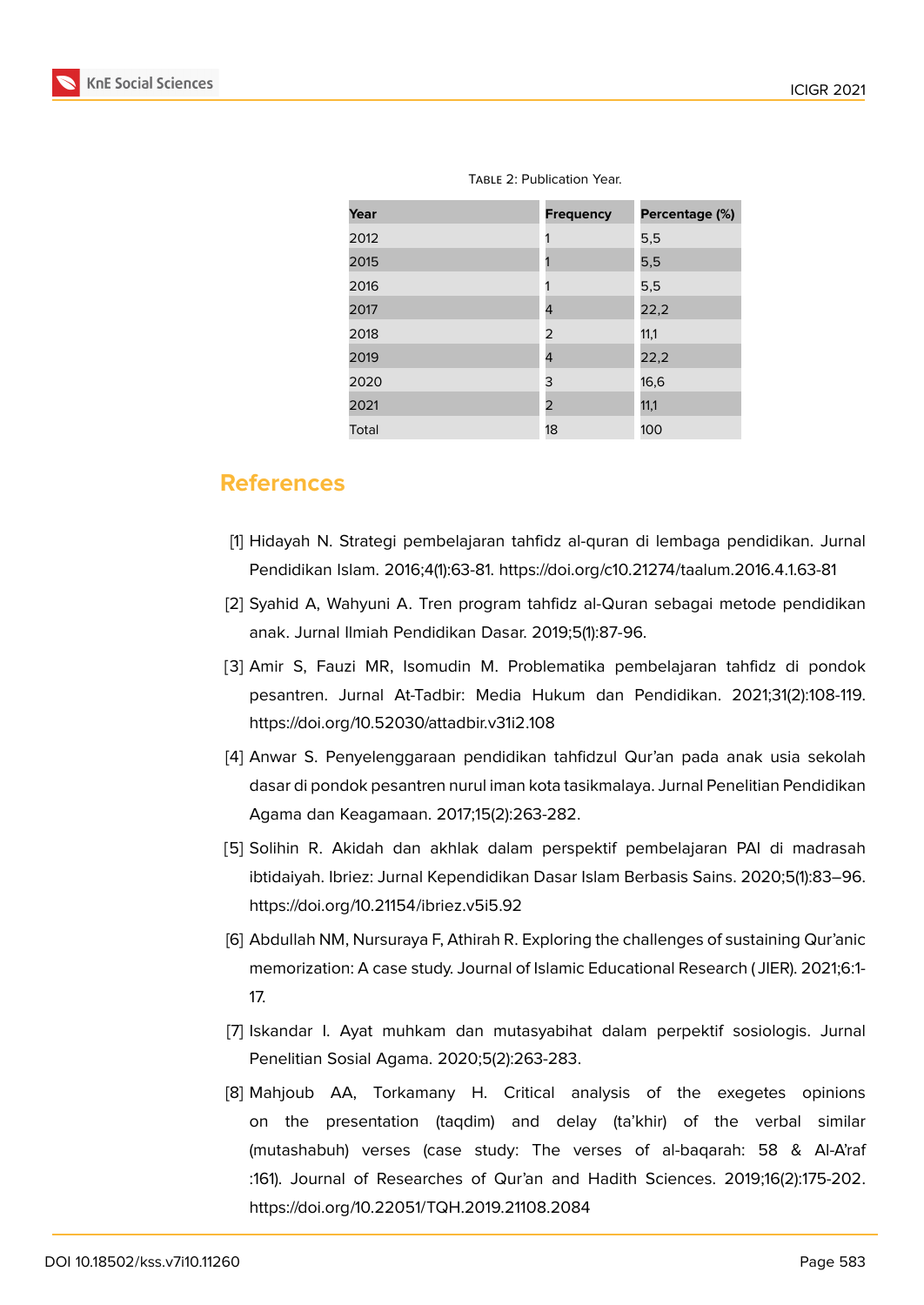

- [9] Triandini E, Jayanatha S, Indrawan A, Iswara B. Metode systematic literature review untuk identifikasi platform dan metode pengembangan sistem informasi di indonesia. Indonesian Journal of Information Systems (IJIS). 2019;1(2):63-77. https://doi.org/10.24002/ijis.v1i2.1916
- <span id="page-6-0"></span>[10] Risdianto E, Dinissjah MJ, Nirwana, Kristiawan M. The effect of ethno sciencebased direct instruction learning model in physics learning on students' critical thinking skill. Universal Journal of Educational Research. 2020;8(2):611–615. https://doi.org/10.13189/ujer.2020.080233
- <span id="page-6-1"></span>[11] Mahmudah N. Mengenal ayat-ayat mutasyabihah al-alfadz dalam al-Qur'an sebagai strategi keberhasilan menghafal al-Qur'an dalam mata kuliah tahfidz di STAIN KUDUS. Reseachgate.2018..Available from: https://www.researchgate.net/publication/322653260
- <span id="page-6-2"></span>[12] Pasya H, Riva'I MI. Al-ayah al-mutasyabihat al-lafzhiyyah fi surah al-an'am 'inda al-kirmany. Jurnal Studi Quran. 2017;2(1):97-134. https://doi.org/10.21111/studiquran.v2i1.1136
- <span id="page-6-3"></span>[13] Khalid A, Garancang MR, Kasim A. Bentuk-Bentuk takrar dalam al-Qur'an menurut tinjauan balaghah (Studi pada juz amma). Jurnal Diskursus Islam. 2017;5(3):98-126.
- <span id="page-6-4"></span>[14] Fikri T. Konstruksi ayat-ayat mutasyabihat al-alfadz dalam al-Qur'an (Studi analisis kitab durrah al-tanzil wa ghurrah al-ta'wil [Thesis]. Institut PTIQ Jakarta;Indonesia 2020.
- <span id="page-6-5"></span>[15] Zahroh BF. Dilalah al-mutasyabih al-lafdzi fi as-siyaqat al-Quraniyyah [Dissertation]. Universite Djillali Liabes Al-Jazair; Algeria.2017.
- <span id="page-6-6"></span>[16] Mohagheghian Z, Parcham A. The role and function of the context and knowledge of word in review of verses with similar words (Case study: The proportion of words and meaning). Linguistic Research in The Holy Quran. 2017;3(1):93-113.
- <span id="page-6-7"></span>[17] Mokhtar AB, Samidi DE, Abd Ghani MA. Institute Of Quranic Education: Problems and solutions. Journal of Islamic, Social, Economics, and Development ( JISED). 2019;4(19).24-32
- <span id="page-6-8"></span>[18] Yusoff MY, Ahmad N. Memperkasa generasi penghafaz al-quran Darul Quran JAKIM CQR Universiti Malaya. Malaysia. 2016.
- [19] Atqia K. Implementasi metode menghafal al-Quran lauhun, membaca 20 kali dan talaqqi pada kelas VII tahfidz MTs hidayatul insan palangkaraya [Thesis]. Pendidikan Agama Islam, IAIN Palangkaraya;Indonesia. 2020.
- <span id="page-6-9"></span>[20] Bastomi MMI. Pengaruh pelaksanaan program hafalan al-Quran terjadwal terhadap motivasi santri dalam menghafal al-quran di pondok pesantren baiturrohman prasung buduran sidoarjo [Thesis]. Pendidikan Agama Islam, UIN Surabaya;Indonesia.